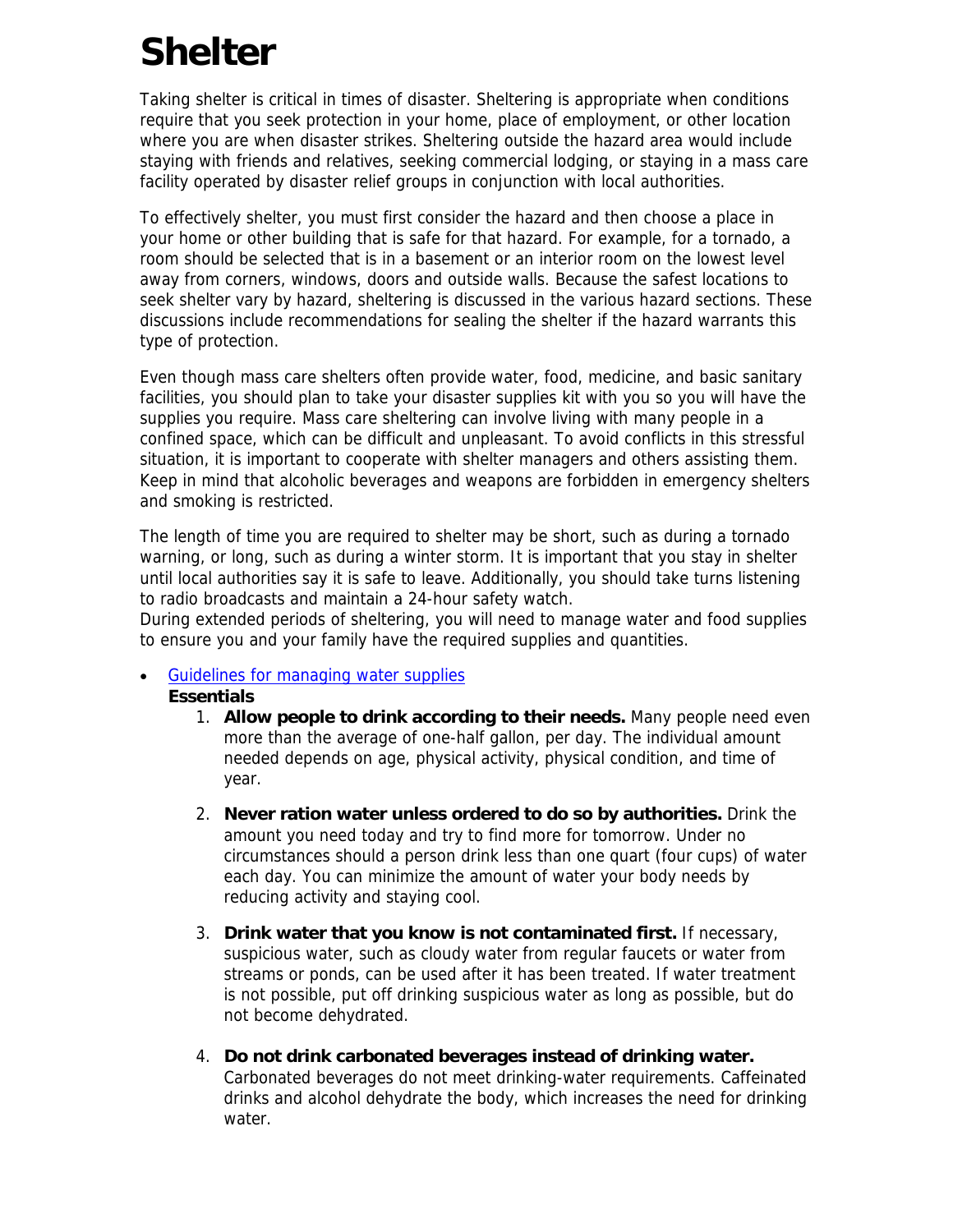- 5. **Turn off the main water valves.** You will need to protect the water sources already in your home from contamination if you hear reports of broken water or sewage lines, or if local officials advise you of a problem. To close the incoming water source, locate the incoming valve and turn it to the closed position. Be sure you and other family members know how to perform this important procedure.
	- o To use the water in your pipes, let air into the plumbing by turning on the faucet in your home at the highest level. A small amount of water will trickle out. Then obtain water from the lowest faucet in the home.
	- To use the water in your hot-water tank, be sure the electricity or gas is off, and open the drain at the bottom of the tank. Start the water flowing by turning off the water intake valve at the tank and turning on the hot water faucet. Refill the tank before turning the gas or electricity back on. If the gas is turned off, a professional will be needed to turn it back on.

#### **Water Sources**

#### **Safe Sources**

- Melted ice cubes
- Water drained from the water heater (if the water heater has not been damaged)
- Liquids from canned goods such as fruit or vegetable juices
- Water drained from pipes

#### **Unsafe Sources**

- Radiators
- Hot water boilers (home heating system)
- Water beds (fungicides added to the water or chemicals in the vinyl may make water unsafe to use)
- Water from the toilet bowl or flush tank
- Swimming pools and spas (chemicals used to kill germs are too concentrated for safe drinking but can be used for personal hygiene, cleaning, and related uses)

#### **Water Treatment**

Treat all water of uncertain quality before using it for drinking, food washing or preparation, washing dishes, brushing teeth, or making ice. In addition to having a bad odor and taste, contaminated water can contain microorganisms (germs) that cause diseases such as dysentery, cholera, typhoid, and hepatitis.

There are many ways to treat water. None is perfect. Often the best solution is a combination of methods. Before treating, let any suspended particles settle to the bottom or strain them through coffee filters or layers of clean cloth.

Make sure you have the necessary materials in your disaster supplies kit for the chosen water treatment method.

There are three water treatment methods. They are as follows:

• [Boiling](http://www.fema.gov/plan/prepare/watermanage.shtm#boiling#boiling)

Boiling is the safest method of treating water. In a large pot or kettle, bring water to a rolling boil for 1 full minute, keeping in mind that some water will evaporate. Let the water cool before drinking. Boiled water will taste better if you put oxygen back into it by pouring the water back and forth between two clean containers. This also will improve the taste of stored water.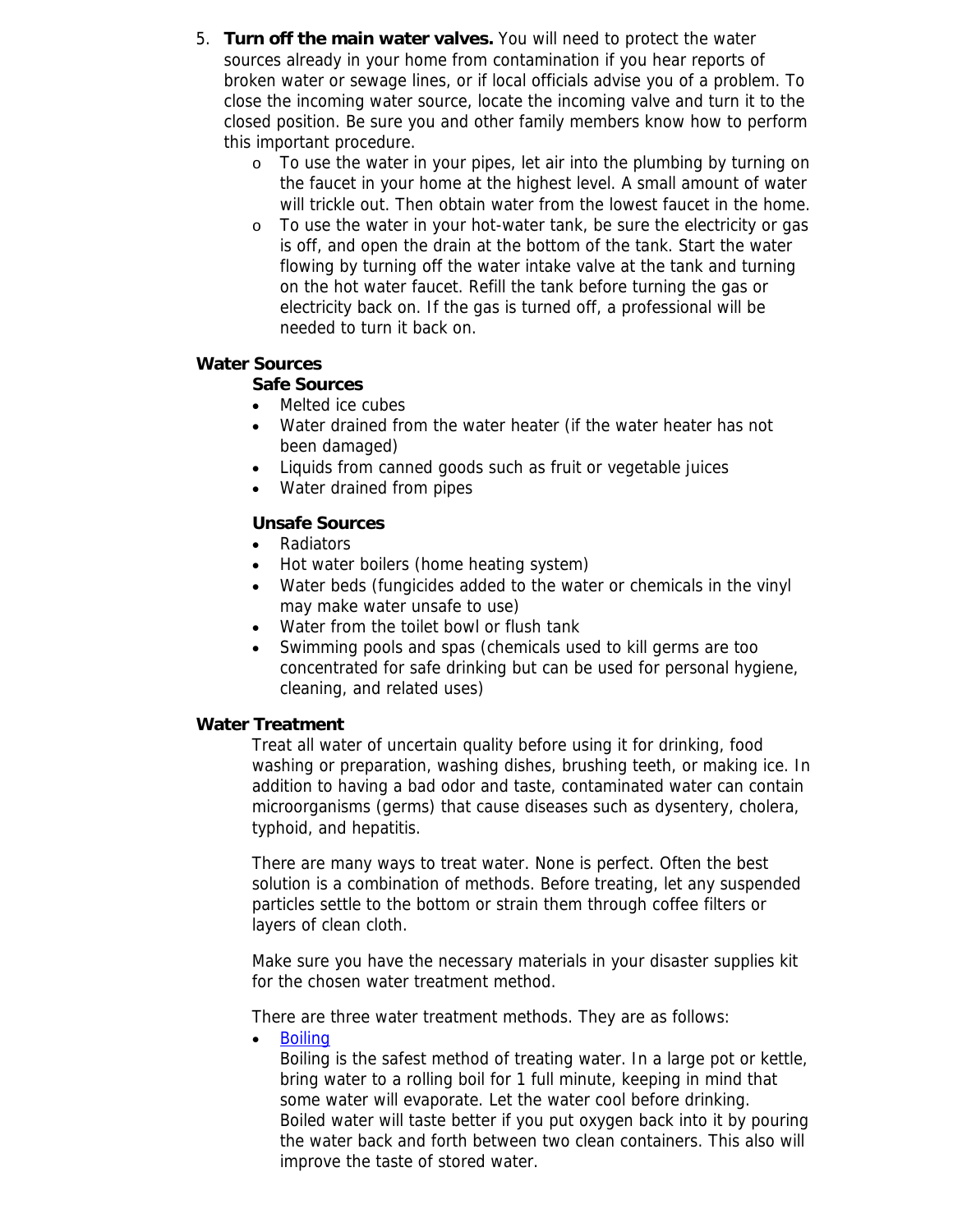# **Chlorination**

You can use household liquid bleach to kill microorganisms. Use only regular household liquid bleach that contains 5.25 to 6.0 percent sodium hypochlorite. Do not use scented bleaches, color safe bleaches, or bleaches with added cleaners. Because the potency of bleach diminishes with time, use bleach from a newly opened or unopened bottle. Add 16 drops (1/8 teaspoon) of bleach per gallon of water, stir, and let stand for 30 minutes. The water should have a slight bleach odor. If it doesn't, then repeat the dosage and let stand another 15 minutes. If it still does not smell of chlorine, discard it and find another source of water. Other chemicals, such as iodine or water treatment products sold in camping or surplus stores that do not contain 5.25 to 6.0 percent sodium hypochlorite as the only active ingredient, are not recommended and should not be used.

#### **[Distillation](http://www.fema.gov/plan/prepare/watermanage.shtm#distillation#distillation)**

While the two methods described above will kill most microbes in water, distillation will remove microbes (germs) that resist these methods, as well as heavy metals, salts, and most other chemicals.



Distillation involves boiling water and then collecting only the vapor that condenses. The condensed vapor will not include salt or most other impurities. To distill, fill a pot halfway with water. Tie a cup to the handle on the pot's lid so that the cup will hang right-side-up when the lid is upside-down (make sure the cup is not dangling into the water) and boil the water for 20 minutes. The water that drips from the lid into the cup is distilled.

| <b>Methods</b> | <b>Kills</b><br><b>Microbes</b> | Removes other contaminants (heavy metals, salts,<br>and most other chemicals) |
|----------------|---------------------------------|-------------------------------------------------------------------------------|
| <b>Boiling</b> | yes                             | no                                                                            |
| Chlorination   | <b>ves</b>                      | no                                                                            |
| Distillation   | <b>ves</b>                      | yes                                                                           |

#### **Effectiveness of Water Treatment Methods**

These instructions are for treating water of uncertain quality in an emergency situation, when no other reliable clean water source is available, or you have used all of your stored water.